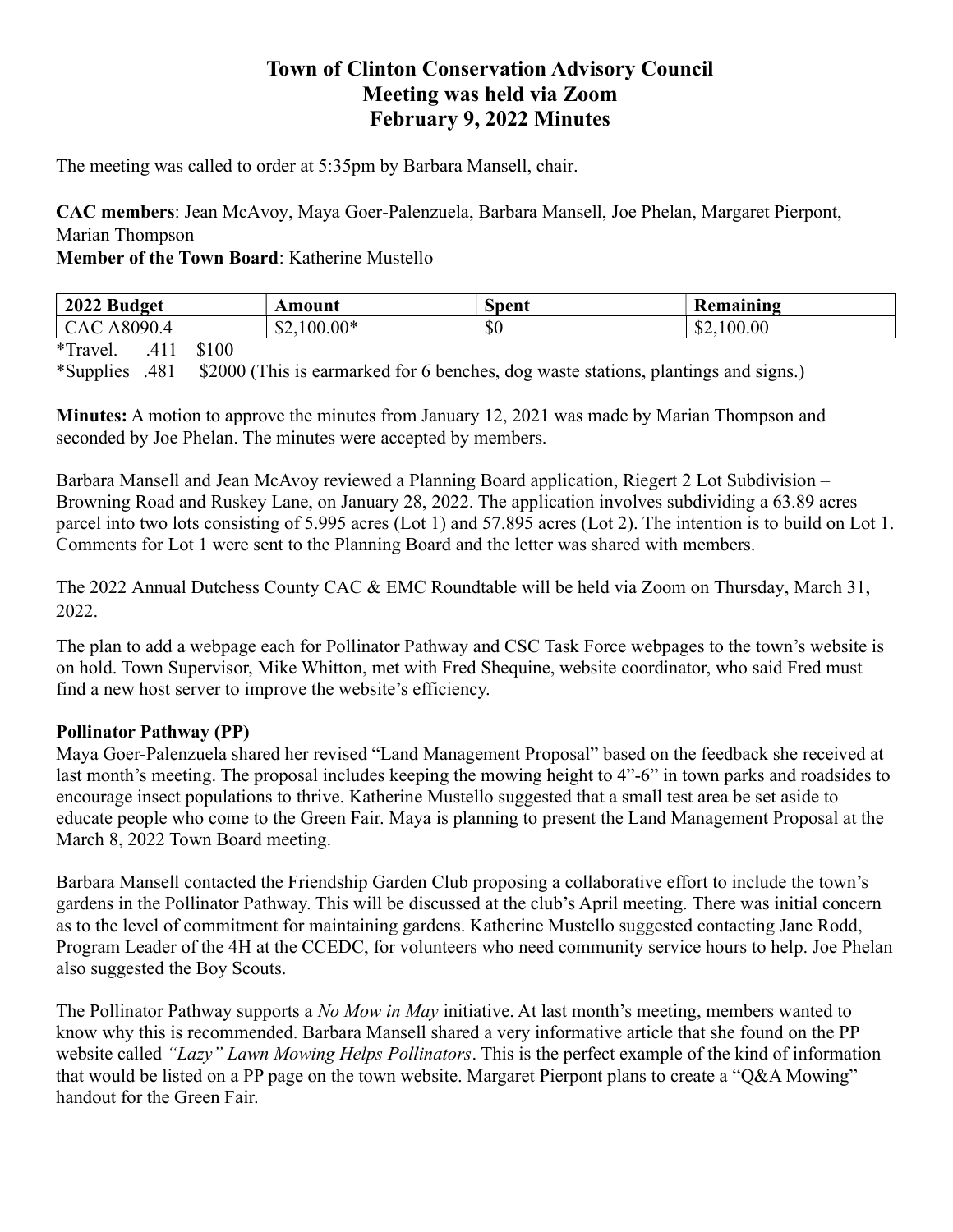Margaret Pierpont said Skip Backus of Omega Institute will list the property on the Pollinator Pathway map. She also suggested a possible tour at the Omega Institute. The question as to who would be invited for the walk came up.

There was a brief discussion of the idea of having a hands-on workshop for planting pollinator-friendly planters or pots. How to do that, who would run it—and whether we want to do it at all is still to be determined.

Barbara Mansell shared new programs being developed by Joyce Tomaselli of the CCEDC for possible future library presentations. "Controlling Invasives in Managed Landscapes and Beyond" will available after March 3, 2022. "What's the Buzz: Creating Pollinator Friendly Communities" will expand on the 30 minutes presentation that she gave on Susan Hecht's Zoom program How to plant a garden, for people who are just starting out. The cost is \$75 per program or 3 for \$200.

# CSC Task Force

Joe Phelan reported that he, along with key members of the CSC, attended a CCEDC zoom discussion on Road-Stream Crossing Inventory and Management Plan. There is no cost to the town and it will elevate the town's needs status when applying for funding for resizing and replacing town-owned culverts and bridges.

The collaborative effort to develop Repair Cafes with the towns of Pleasant Valley and Hyde Park continues. A Repair Café at the Starr Library in Rhinebeck on Saturday, February 12, 2022. Joe Phelan and Barbara Mansell plan to attend.

Marian Thompson volunteered to help with the Green Fair.

# Upcoming Events:

# Saturday, February 12, 2022, 10am – 2pm – Rhinebeck Repair Café

Location: Starr Library Community Room, 68 West Market Street, Rhinebeck

# February 18-21, 2022 - Great Backyard Bird Count

For four days, the world comes together for the love of birds. People spend time in their favorite places watching and counting as many birds as they can find and reporting them. The observations help scientists better understand global bird populations before one of their annual migrations. For more information: https://www.birdcount.org

#### Saturday, March 5, 2022 at 10am at Clinton Community Library by Maya Goer-Palenzuela "Pollinators: Who/What Are They & Why Do They Matter?"

As we look at the many pollinators that we are aware of, we also learn about pollinators that contribute enormously to the food web and pollination of flowers in our area. We will learn to identify these animals and learn about their role as a pollinator and crucial food source for other animals.

# Saturday, March 19, 2022 at 10am at Clinton Community Library by Maya Goer-Palenzuela "Best Native Plant Choices for Our Eco-Region for Threatened Pollinator Survival"

Plants and pollinators do not understand a sign that says "Welcome to Dutchess County". By viewing the United States without man-made borders, we zero in on Clinton Corners and surrounding areas. We will learn characteristics of the current biome. We learn what native plants we can nurture or add to our properties, that sustain the greatest amount of wildlife (focusing mainly on pollinators) based on research by Doug Tallamy.

# Thursday, March 31, 2022, 6:00pm – 8:00pm - 2022 Annual Dutchess County CAC & EMC Roundtable via Zoom

The Annual Dutchess County CAC (Conservation Advisory Committee) & EMC (Environmental Management Council) Roundtable is an opportunity to hear and learn from the EMC and other CAC/CABs in Dutchess